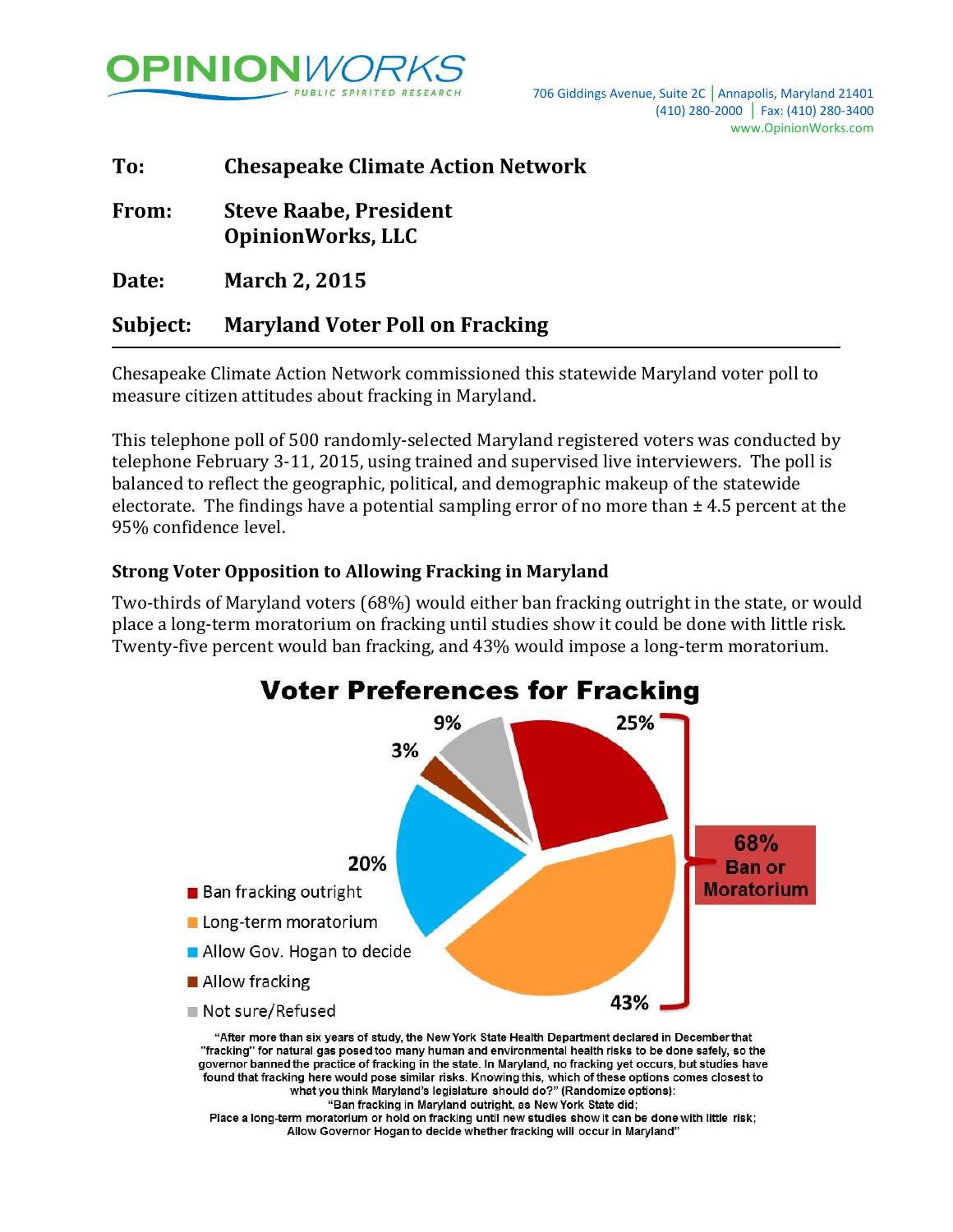### **Maryland Voter Poll on Fracking March 2, 2015 Page 2**

Only one voter in five (20%) thinks the Maryland General Assembly should leave the decision on fracking to Governor Hogan, while 3% of voters volunteered that they favor fracking in Maryland. Nine percent were not sure or refused to say how they felt.

# **Opposition to Allowing Fracking Extends to All Voter Subgroups**

Voter opposition to allowing fracking extends to all voter subgroups. As outlined in the table below, a majority of partisans of both major political parties would ban fracking outright or impose a moratorium on fracking. Even among Republicans, the preference is for the legislature to decide rather than leaving the decision to Governor Hogan.

| <b>FIAUNING FIBIBIBILES AINUNG VOIBI SUDGIOUDS</b>                                    |                     |                                |                             |  |
|---------------------------------------------------------------------------------------|---------------------|--------------------------------|-----------------------------|--|
| <b>Voter Group</b>                                                                    | <b>Ban Fracking</b> | Long-term<br><b>Moratorium</b> | Gov. Hogan<br><b>Decide</b> |  |
| <b>All Voters</b>                                                                     | 25%                 | 43%                            | 20%                         |  |
| Men                                                                                   | 22%                 | 41%                            | 24%                         |  |
| Women                                                                                 | 27%                 | 44%                            | 17%                         |  |
| <b>Whites</b>                                                                         | 24%                 | 44%                            | 23%                         |  |
| African-Americans                                                                     | 26%                 | 43%                            | 12%                         |  |
| <b>All Others</b>                                                                     | 28%                 | 37%                            | 22%                         |  |
| <b>Baltimore City</b>                                                                 | 23%                 | 39%                            | 18%                         |  |
| <b>Baltimore County</b>                                                               | 23%                 | 44%                            | 24%                         |  |
| <b>Montgomery County</b>                                                              | 31%                 | 49%                            | 15%                         |  |
| <b>Prince George's County</b>                                                         | 28%                 | 41%                            | 9%                          |  |
| <b>Central Maryland</b><br>(10 metropolitan jurisdictions)                            | 25%                 | 43%                            | 20%                         |  |
| Rural Counties (14 counties in Western Maryland,<br>Southern Maryland, Eastern Shore) | 28%                 | 44%                            | 24%                         |  |
| <b>Democrats</b>                                                                      | 29%                 | 44%                            | 14%                         |  |
| <b>Republicans</b>                                                                    | 15%                 | 41%                            | 37%                         |  |
| <b>Independents</b>                                                                   | 26%                 | 41%                            | 16%                         |  |

**Fracking Preferences among Voter Subgroups**

#### **How This Poll Was Conducted**

OpinionWorks interviewed 500 randomly-selected registered voters across Maryland by telephone February 3–11, 2015. The interviews were conducted by trained and supervised live interviewers who are skilled in opinion research best practices.

The poll has a potential sampling error of no more than  $\pm 4.5\%$  at a 95% confidence level, meaning that at least 95% of the time the survey results would differ by no more than that margin if every registered voter in Maryland had been interviewed.

Interviewees were drawn randomly from the database of registered voters, supplied by the State Board of Elections and matched with landline and cellular telephone numbers by a commercial vendor. The sample was balanced geographically and by political party during interviewing, and respondents were screened to ensure that only registered voters were interviewed. Weights were applied to bring the voter sample into compliance with the demographic breakdown of the registered voter population.